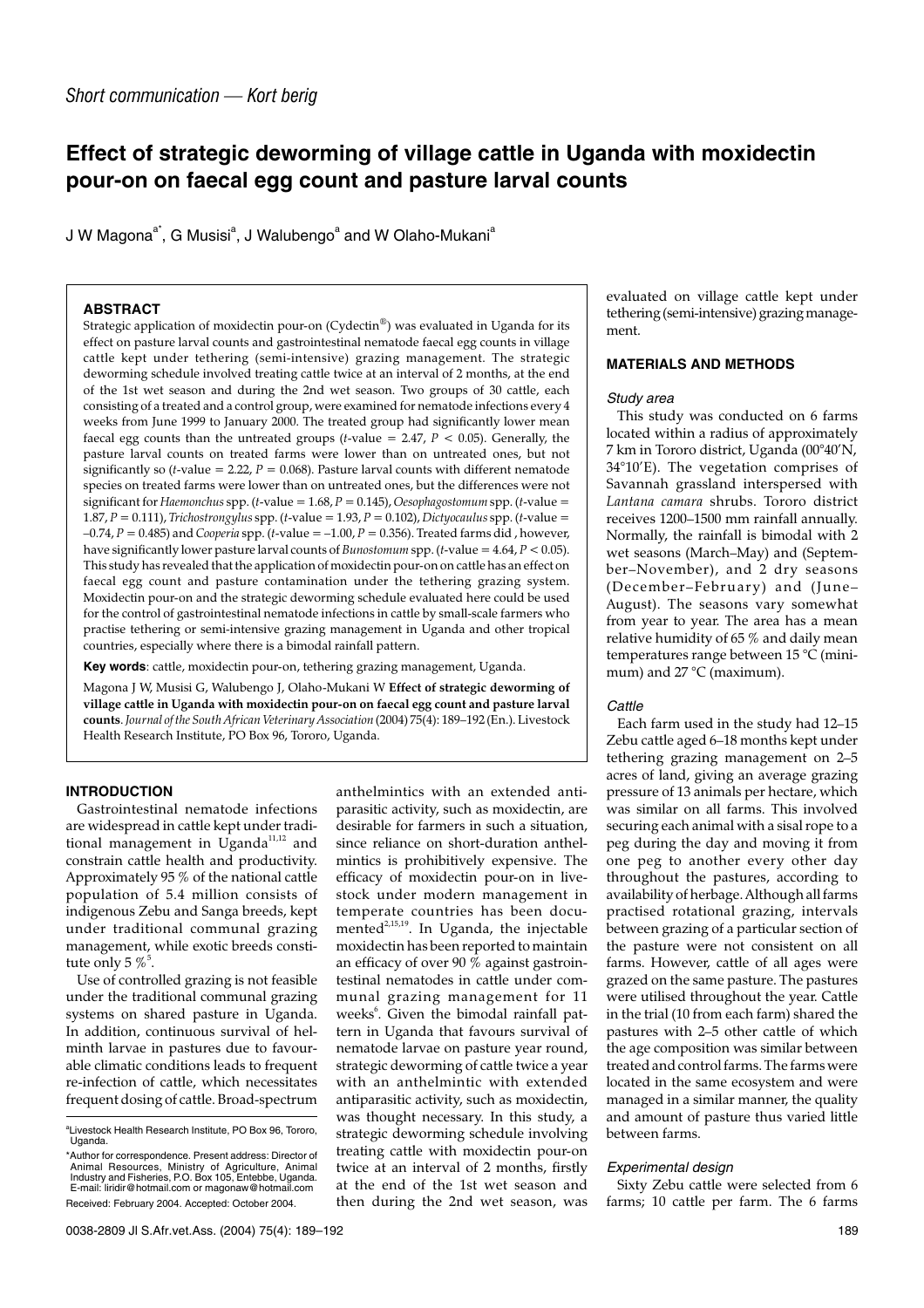were randomly allocated to treatment (3 farms) and control groups (3 farms), thus giving 30 animals per group. Cattle on the treated farms received 0.5 % moxidectin pour-on (Cydectin®, Cyanad Animal Health, UK) along the back-line at a dosage rate of 1 ml per 15 kg body weight (0.35 mg/kg body weight) at the end of June 1999 (end of the 1st wet season) and at the beginning of September 1999 (during the 2nd wet season). The weight of animals in the treated group was estimated using a weighband (WE-BO, Denmark). The control animals were left untreated. All animals in the treated and control groups were monitored at 4-week intervals for faecal egg count from June 1999 to January 2000. Pasture larval counts were monitored on all 6 farms at similar intervals throughout the study period.

#### Faecal sampling and examination

Faecal samples were taken directly from the rectum. Each sample was placed in a separate plastic bag, clearly labelled with the ear tag number of the individual animal and then dispatched in a cool box on ice to the laboratory, located 5–7 km away from the farms, for immediate examination. Faecal egg counts were carrried out on each sample using a modified McMaster method at an accuracy of 50 strongyle-type eggs per gram (epg) of faeces $^{14}$ .

### Pasture sampling and nematode larval extraction

During each sampling visit, approximately 400 g of herbage were collected per site from 3 randomly scattered sites on each farm following a 'W' collection route<sup>3</sup>. There were 3 sampling points per 'W' route. The herbage was placed in separately labelled plastic bags and transported to the laboratory where the samples were processed immediately.

Nematode larval extraction from the herbage samples was done as described by Hansen and Perry<sup>3</sup>. Herbage was placed in a gauze bag and immersed in water in a large plastic beaker for 3–4 hours, during which time the water was removed, drained and replaced several times to agitate the sample. The bag was left in the beaker of water at room temperature (26°C) overnight. The following day it was removed and washed with tap water. The washings were collected in a beaker and the contents left to form a sediment for 1 hour. The bag of grass was left to dry completely before it was weighed. Meanwhile, the supernatant fluid of the sediment was decanted into a funnel provided with a tube, clamped at the bottom. The funnel was left to stand



Fig. 1: **Mean faecal egg counts** (a) **and pasture larval counts** (b) **of farms with treated and untreated cattle in Tororo district, Uganda.**

for 1 hour whereafter the sediment with 15 ml of fluid was drained into a test-tube. This was placed at 4 °C for 1 hour and the supernatant fluid decanted, leaving 35 ml to which 35 drops of iodine were added and left for 1 hour before counterstaining with 3 drops of sodium thiosulphate. Total counts were done of the parasitic larvae, which were then identified to genera using the identification key of Hansen and Perry<sup>3</sup>.

#### Data analysis

The arithmetic mean faecal worm egg counts of cattle and parasitic larval counts of the treated farms were compared with those of the untreated farms over the entire experimental period, using Student's *t*-tests performed with Minitab (Minitab Statistical Software, Minitab Inc., Pennsylvania, USA). Pasture nematode larval counts of different genera were plotted separately for treated and untreated farms.

#### **RESULTS AND DISCUSSION**

The arithmetic mean faecal egg counts of cattle in the treated and untreated groups (Fig. 1a) initially declined for both the treated and untreated cattle, but the decline was more pronounced in the treated than in the untreated group  $(t$ -value = 2.47,  $P < 0.05$ ).

During the first 2 months there were no significant differences in pasture larval counts between the treated and the untreated farms in terms of the levels and trends (Fig. 1b). However, after the second moxidectin treatment the pasture larval counts substantially declined on the treated farms, concurrent with an increase on untreated farms, although the differences were not statistically significant  $(t$ -value = 2.22,  $P = 0.068$ ).

Figure 2 illustrates pasture larval counts, differentiated to genera, on the untreated farms. *Haemonchus* spp. had the highest pasture larval counts  $(60-300 \text{ L}_{3}/\text{kg DM})$ , followed by*Bunostomum*spp. (10–80 L3/kg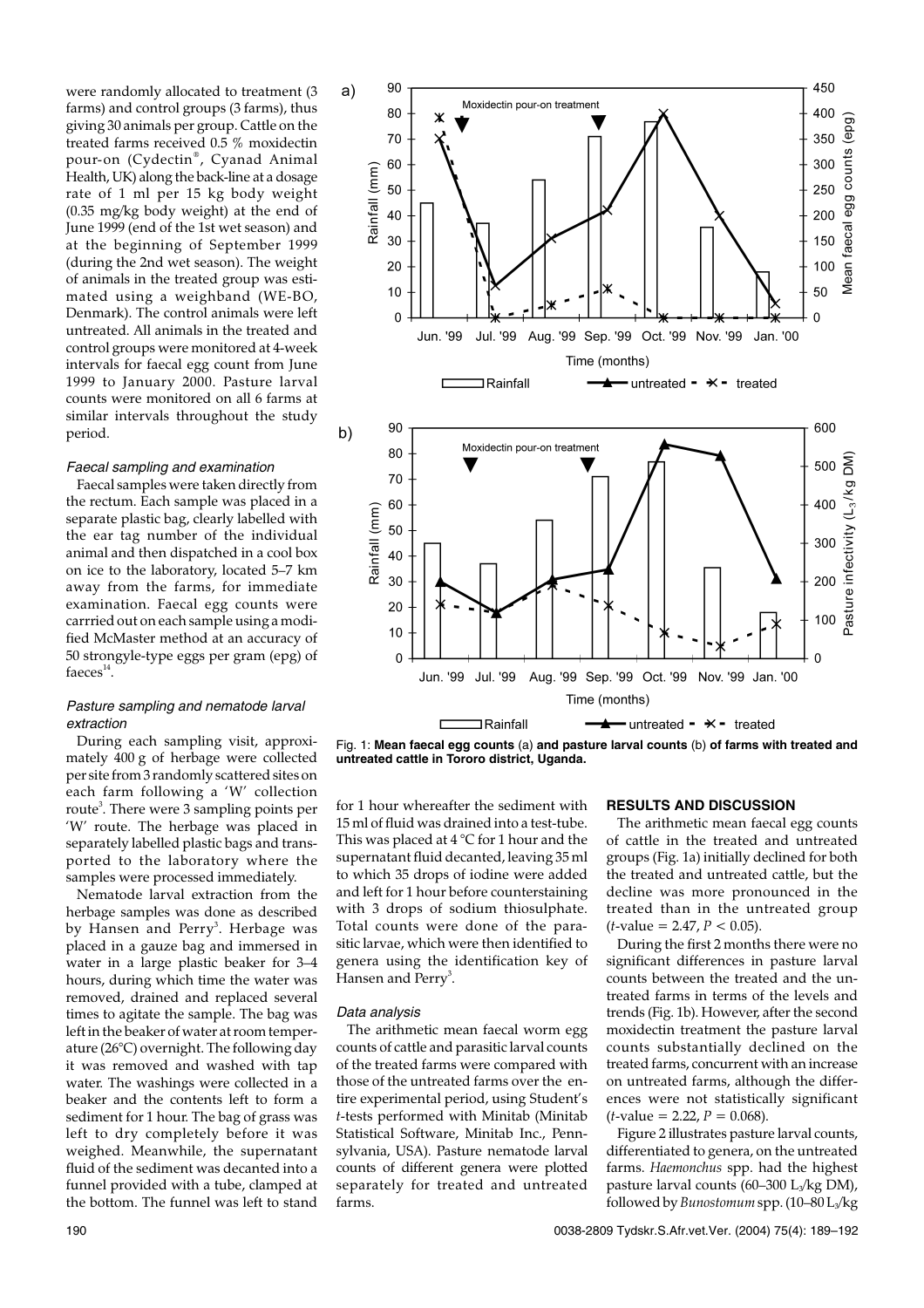DM), *Oesophagostomum* spp. (10-100 L<sub>3</sub>/kg DM), *Trichostrongylus* spp. (0–40 L<sub>3</sub>/kg DM), *Dictyocaulus* spp. (0–20 L3/kg DM) and *Cooperia* spp. (0-5 L<sub>3</sub>/kg DM).

Figure 3 illustrates pasture larval counts, differentiated to genera, on the treated farms. The pasture larval counts on treated farms were lower than on untreated farms with *Haemonchus* spp. being predominant (10–100 L<sub>3</sub>/kg DM), followed by*Bunostomum*spp. (10–20 L3/kg DM), *Oesophagostomum* spp. (0-40 L<sub>3</sub>/kg DM), *Trichostrongylus* spp. (0-20 L<sub>3</sub>/kg DM), *Dictyocaulus* spp. (0-25 L<sub>3</sub>/kg DM) and *Cooperia* spp. (0-15 L<sub>3</sub>/kg DM).

There was no significant difference between the untreated and treated farms in terms of pasture mean larval counts of *Haemonchus* spp. (*t*-value = 1.68,  $P =$ 0.145), *Oesophagostomum* spp. (*t*-value = 1.87, *P* = 0.111), *Trichostrongylus* spp. (*t*-value = 1.93, *P* = 0.102), *Dictyocaulus* spp. (*t*-value =  $-0.74$ ,  $P = 0.485$ ) and *Cooperia* spp. (*t*-value = –1.00, *P* = 0.356) over the entire period, but treated farms had significantly lower pasture larval counts of *Bunostomum* spp. than untreated ones (*t*-value = 4.64, *P* < 0.05). Although there was no significant difference between the untreated and treated farms in terms of pasture larval counts of *Haemonchus* spp., *Oesophagostomum* spp., *Trichostrongylus* spp., *Dictyocaulus* spp. and *Cooperia* spp.*,* there was a reduction of pasture larval counts of these nematode species on treated farms.

Generally, there was a rise in the faecal egg count, overall pasture larval counts and the pasture larval counts of different nematode genera on both treated and untreated farms during the wet season. This trend was minimised by moxidectin pour-on treatment on the treated farms, where a downward trend was observed throughout the experiment.

In the present study, the effect of strategic application of moxidectin pour-on on faecal worm egg count of village cattle and pasture larval counts under tethering grazing management was evaluated over a period of 7 months in Uganda. The strategic deworming schedule of treating cattle twice at an interval of 2 months, firstly at the end of the first wet season and then during the second wet season, was based on the rainfall pattern and previous findings on the period of residual efficacy of moxidectin against gastrointestinal nematode infections in cattle in Uganda<sup>6</sup>.

Mean faecal egg counts for both the treated and untreated cattle initially declined. However, the decline was much higher for the treated group. Under temperate conditions, 0.5 % pour-on



Fig. 2: **Pasture larval counts per nematode genus on farms with untreated cattle in Tororo district, Uganda**. **Haem = Haemonchus spp., Trich = Trichostrongylus spp., Bunost. = Bunostomum spp., Oesoph. = Oesophagostomum spp., Dictyo = Dictyocaulus spp. and Coop = Cooperia spp.**



Fig. 3: **Pasture larval counts per nematode genus on farms with treated cattle in Tororo district, Uganda. Haem = Haemonchus spp., Trich = Trichostrongylus spp., Bunost. = Bunostomum spp., Oesoph = Oesophagostomum spp., Dictyo = Dictyocaulus spp. and Coop = Cooperia spp.**

moxidectin has been reported to maintain a high efficacy against gastrointestinal nematode infection in grazing cattle $9,13,18$ . In Uganda, studies have revealed that injectable moxidectin has a residual efficacy of 90 % against gastrointestinal nematode infections in village cattle for

about 11 weeks<sup>6</sup>. Furthermore, pour-on and injectable moxidectin have been found to have similar periods of residual efficacy<sup>9</sup>.

The general trend of faecal egg count and pasture larval counts observed on both treated and untreated farms could